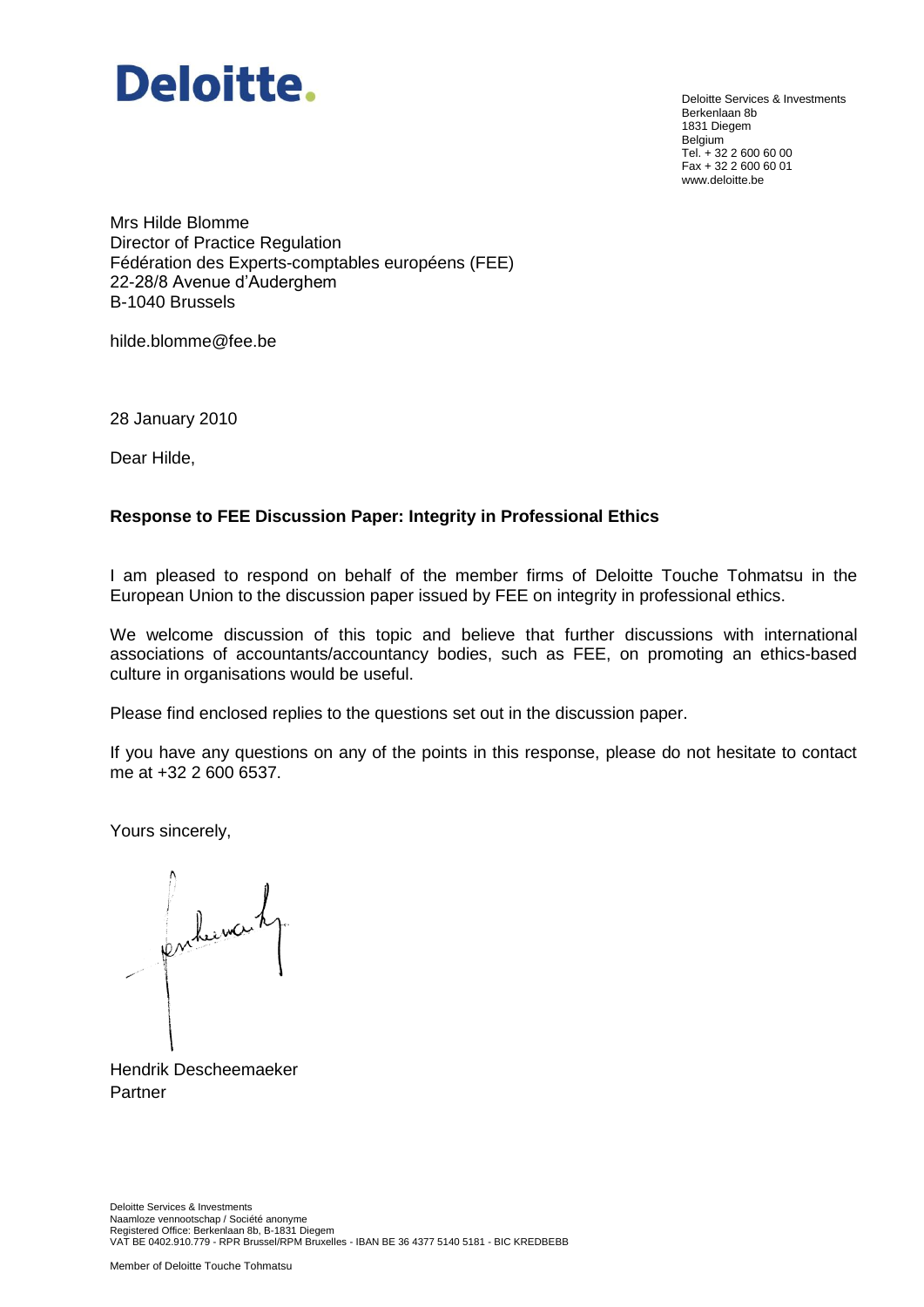## **Response to FEE Discussion Paper: Integrity in Professional Ethics**

## **Q1. What does integrity mean for you?**

The member firms of Deloitte Touche Tohmatsu in the European Union ("Deloitte") believe integrity combines the concepts of honesty and consistent adherence to ethical standards in behavior and decision-making. Integrity is one of Deloitte's shared values and ethical principles and encompasses:

- Applying standards of professional conduct to all activities with clients and communities. This includes respecting laws, regulations and confidentiality.

- Behaving in a manner that answers to the reasonable expectations of the stakeholders of our professions. This includes developing trustworthy information and being straightforward and honest in our professional and business relationships.

## **Q2. Is integrity the core principle in professional behavior? If yes, why?**

Deloitte believes integrity is a key and overarching principle in professional behavior. Without integrity there can be no trust, and without trust there can be no effective or reliable professional activity.

## **Q3. What are the threats to ethical behavior?**

Threats to ethical behavior are defined in the IFAC Code of Professional Ethics for Accountants and include self-interest, self-review, advocacy, familiarity and intimidation.

These threats, whether explicit, implicit or simply perceived, can have a real and significant impact on ethical behavior, and therefore the implementation of an approach that would allow an individual to properly identify and manage potential threats would be important.

## **Q4. How do these threats change as the economic climate changes?**

Threats to ethical behavior can increase and decrease due to a variety of factors including changes in economic climate.

Deloitte believes an organization must rigorously and explicitly motivate and sustain ethical culture **at all times** - keeping the importance of integrity and professional behavior top of mind for all its people no matter the economic climate.

#### **Q5. How is integrity instilled in your audit firm or your organization? Does it always work? How could it be improved?**

Deloitte works to motivate and sustain an ethical culture through many mechanisms including:

- Leadership commitment/tone at the top
- Ethics and independence infrastructure (roles, budgets, responsibility/authority)
- Ethical principles, code of conduct, independence policies
- Training and awareness building
- Confidential channels for reporting potential ethics related issues
- Disciplinary policy
- Leadership reporting/oversight
- Ethics surveys/measurement to facilitate continuous improvement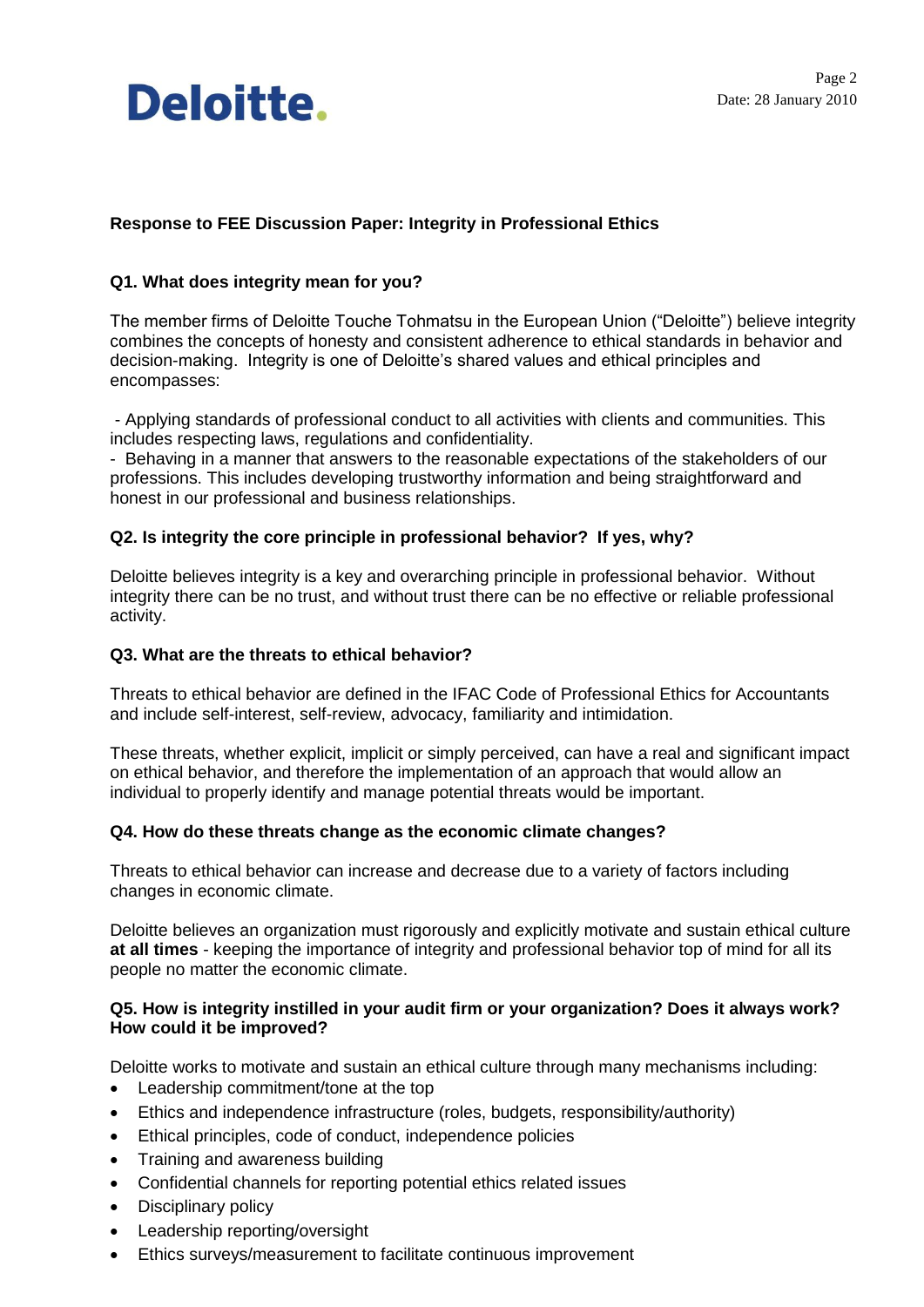- Ethics built into talent management processes (recruiting, performance management, promotion)
- Ethical risk assessment

#### **Q6. Do readers agree that integrity is actually the core principle and should be highlighted as such, compared with the other fundamental principles referred to in paragraph 2.3** *(integrity; objectivity; professional competence and due care; confidentiality; and professional behavior)***? If not, why not?**

As stated in Q2, Deloitte believes integrity is a key and overarching principle in professional behavior and should be highlighted as such because in the absence of integrity the other principles cannot be trusted or accepted.

## **Q7. Do the other fundamental principles derive from integrity or are they complementary to it? Please explain your rationale.**

Deloitte believes that the other fundamental principles exemplify integrity and can be seen as necessary applications of the principle of integrity in professional behavior, e.g., an audit can only be carried out with integrity if professional competence and due care are used, or an audit opinion can only be issued with integrity if objectivity has been maintained.

### **Q8. From the perspective of professional ethical behavior, does the quality of the persons' character matter if their actions are consistent with expected standards? Does this have consequences for the disciplinary process?**

In Deloitte's view the quality of a person's character can only be judged objectively on the basis of the **observable** actions carried out by that person, including the views, opinions and thoughts expressed by that person in writing or in speech as well as any failure to act.

In the disciplinary process, it would seem that a person whose actions are consistent with expected standards should not be sanctioned, but we accept that there may be exceptional circumstances where an individual has met standards but nonetheless acted in a professionally unethical manner. In these situations and any disciplinary process, extreme caution should be shown before determining that a person whose actions are consistent with expected standards has nonetheless committed a fault and should be sanctioned.

The disciplinary process is event and fact driven – not character driven. One should not make assumptions about the character of the individual – but instead, focus assessments on the behavior, the motive or intent, the impact on stakeholders, the history of such behavior and the potential for future missteps.

#### **Q9. Do readers believe that the perceived integrity of the profession as a whole impacts upon the integrity of individuals within it? Again, does this have consequences for the disciplinary process?**

Deloitte believes that the **perceived** integrity of the profession as a whole certainly has an impact on the **perceived** integrity of the individuals within the profession, but not necessarily the **actual** integrity of any given individual.

The importance of the direct relationship between the profession and the professionals within it should not be understated. They are dependent on one another to build and maintain trust and reputation, and therefore, ensure sustainability of the profession over time.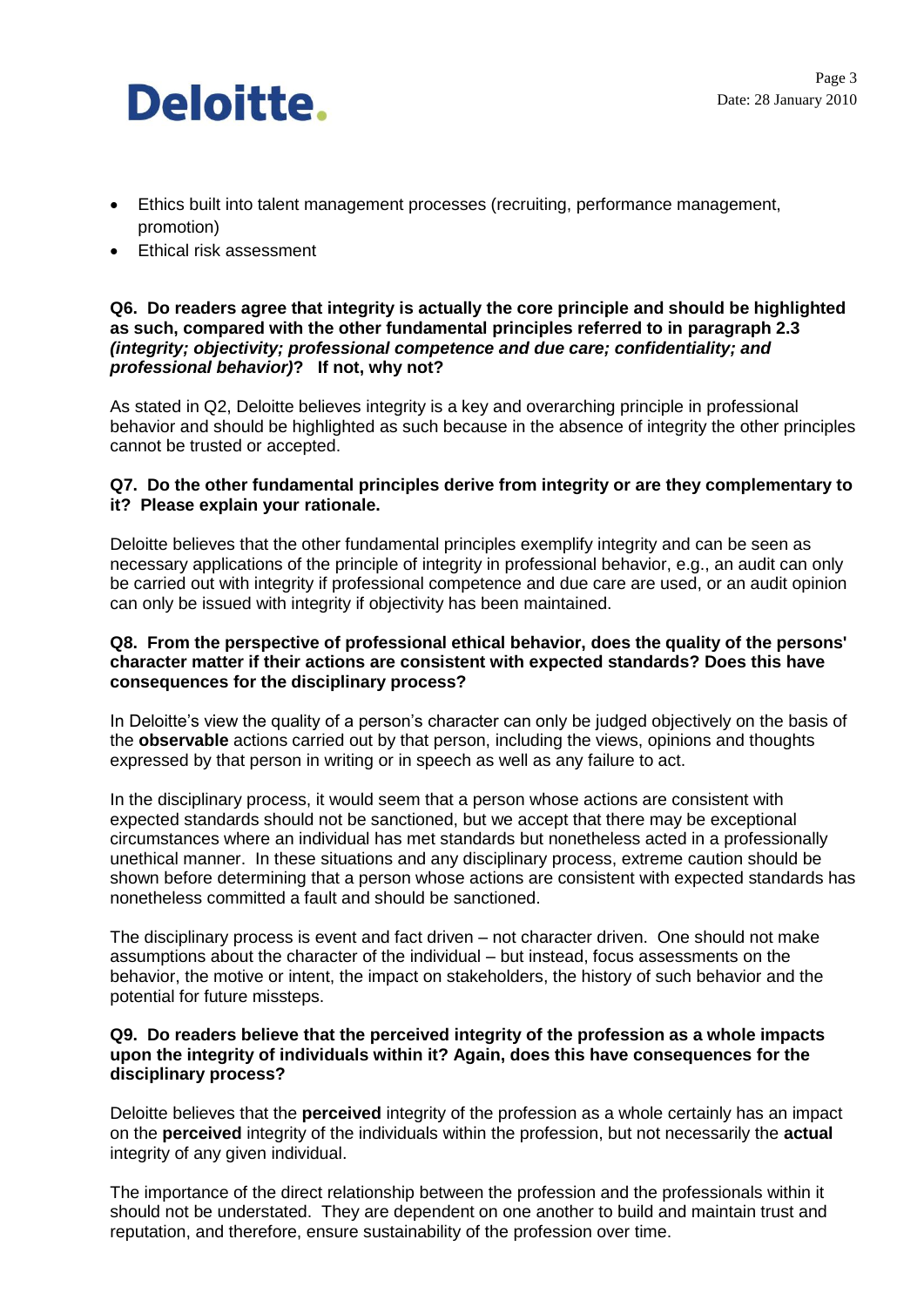

With respect to the disciplinary process, Deloitte believes that clarity in the definitions of expected behavior is critical – whether it be the behavior of organizations or individuals. Disciplinary processes should be developed based on those expectations.

## **Q10. Would it be helpful for codes of ethics of accountancy bodies to include further discussion on integrity? If so, what are the key points that should be included?**

Yes, it would be helpful for codes of ethics of accountancy bodies to include further discussions on integrity. Key points to include:

- Impact/importance of integrity on professional trust /reputation
- Respect for both the letter and spirit of the law
- Professional responsibility to a variety of stakeholders (particularly the public interest)
- Effect of personal behavior on professional integrity

#### **Q11. Should there be greater clarity of the extent to which personal integrity would affect professional integrity, to enhance harmonization? What sort of personal behavior should merit professional disciplinary action?**

While this is clearly a sensitive area as it touches upon individual privacy, Deloitte nevertheless believes more discussion and clarity around the links between personal integrity and professional integrity would be valuable for the accounting profession as it may give insights into character and is observable and objective.

We believe that behavior found by criminal or regulatory bodies to violate applicable laws, rules or standards, and in particular those that involve **abuse of professional trust**, are the type of personal behavior that should merit professional disciplinary action.

#### **Q12. Do you agree with the behavioral characteristics discussed in paragraph 5.2? If not, please explain what should be changed.**

Deloitte agrees with the characteristics discussed in paragraph 5.2 as descriptions of behaving with integrity in a professional context. Our comments relate to the following characteristics:

f. Be open-minded and open to consider new information and ideas

Deloitte believes open-mindedness is actually one element of "taking informed decisions" which, to us, is the more critical characteristic of behaving with integrity in a professional context. On point c. in paragraph 5.2:

c. Comply with the spirit as well as the letter of laws and regulations

Given the risk of conflict of laws and regulations in international situations, FEE may want to consider adding the term "applicable" to this item – "comply with spirit as well as the letter of applicable laws and regulations."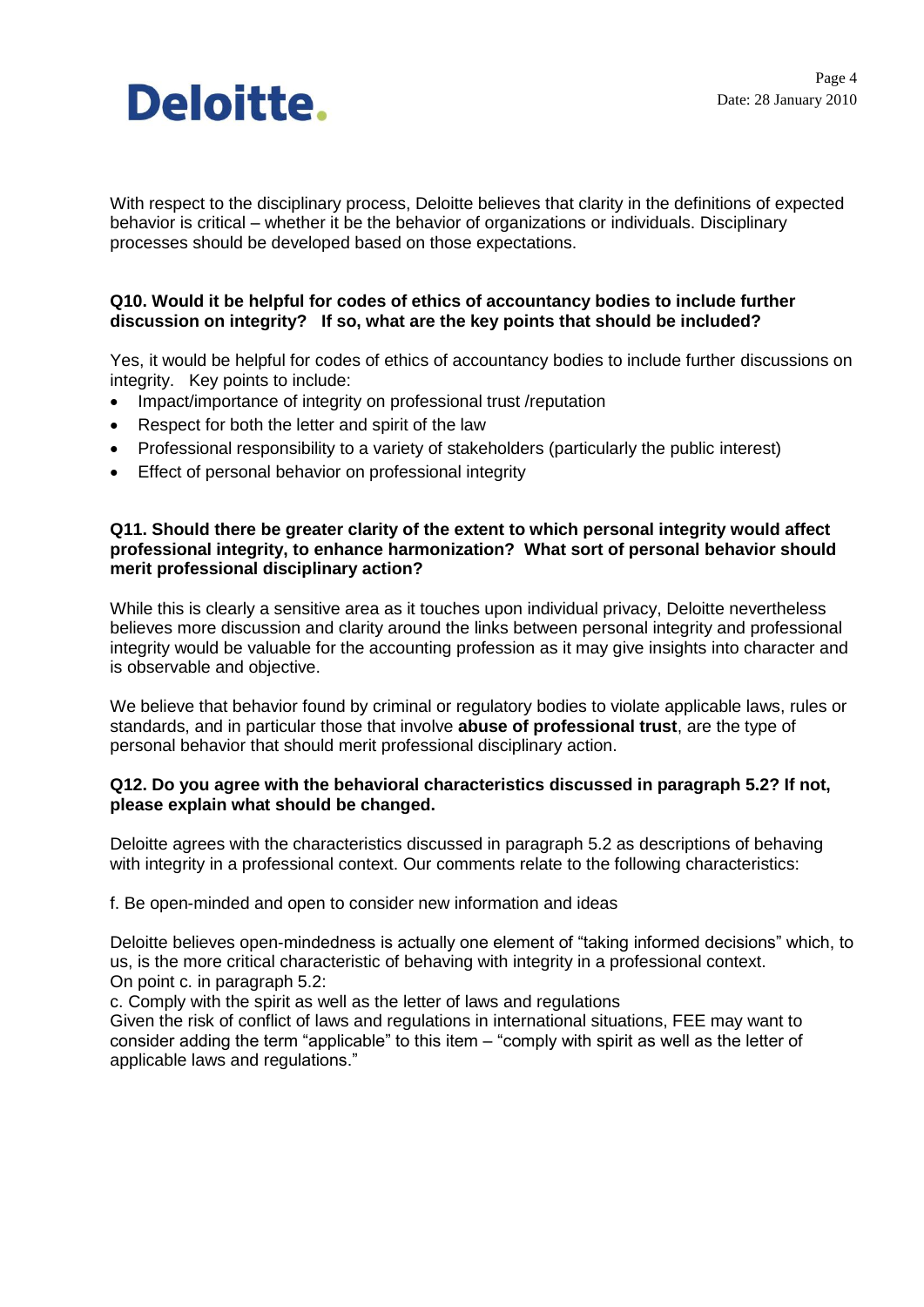#### **Q13. Are there further behavioral characteristics that should be expected of someone behaving with integrity in a professional context, other than those listed in paragraph 5.2? If so, what?**

Additional behavioral characteristics that may be appropriate to add to the list include:

- Willingness to consult/seek expert advice to get to the best answer
- Taking informed decisions ( encompasses reporting/developing trustworthy information and researching an issue to determine facts and views)

## **Q14. Do readers agree with the indicators discussed in paragraph 6.7? Are there others, and if so what?**

Deloitte agrees with the indicators and suggests some changes to the existing wording:

- 1. Recommend changing "Awareness" to "Sensitivity." Organizations with integrity have ethical sensitivity and are able to recognize dilemmas when they arise.
- 2. Recommend changing "Predictability" to "Consistency." The focus should be on applying ethical values and ethical decision-making frameworks consistently across an organization to build ethical culture.

Deloitte believes other indicators that show ethical values have been embedded in an organization include:

 Ethical courage: organizations with integrity give leaders/personnel confidence to raise their voice and express concerns about possible unethical behavior

#### **Q15. Do readers agree that organizations should have clear ethical values and that in all but the smallest organizations this will require the organization to have a code of conduct? If not, please explain your rationale.**

Deloitte agrees that ethical principles and/or a code of conduct are vital tools to define and communicate expectations of ethical behavior in an organization, and therefore, should be present in all professional organizations. We would argue that even the smallest organizations should be able to clearly define and communicate the ethical values or principles that are critical to their organization's sustainability and success, though we do recognize that the magnitude of culturebuilding effort/activity will differ based on the size and scope of the organization.

## **Q16. Who should be responsible for ensuring that ethical behavior is embedded in organizations?**

Ethical behavior can only be embedded in an organization when there is personal responsibility and organizational commitment/support. Personal responsibility to live out ethical values and comply with policies and codes of conduct must come from all personnel in an organization. Each individual must feel responsible to safeguard and protect the reputation of the organization and of the profession itself.

Without organizational commitment/support, however, this personal responsibility can be seriously undermined. An organization must clearly define its expectations of behavior through policies, values, and codes of conduct. The organization must communicate these expectations to all levels of personnel. The organization must have leaders that speak to the importance of ethics and integrity and make decisions based on the values and principles of the organization. In addition, there must be channels available for individual to raise issues, and processes to ensure full and fair investigations.